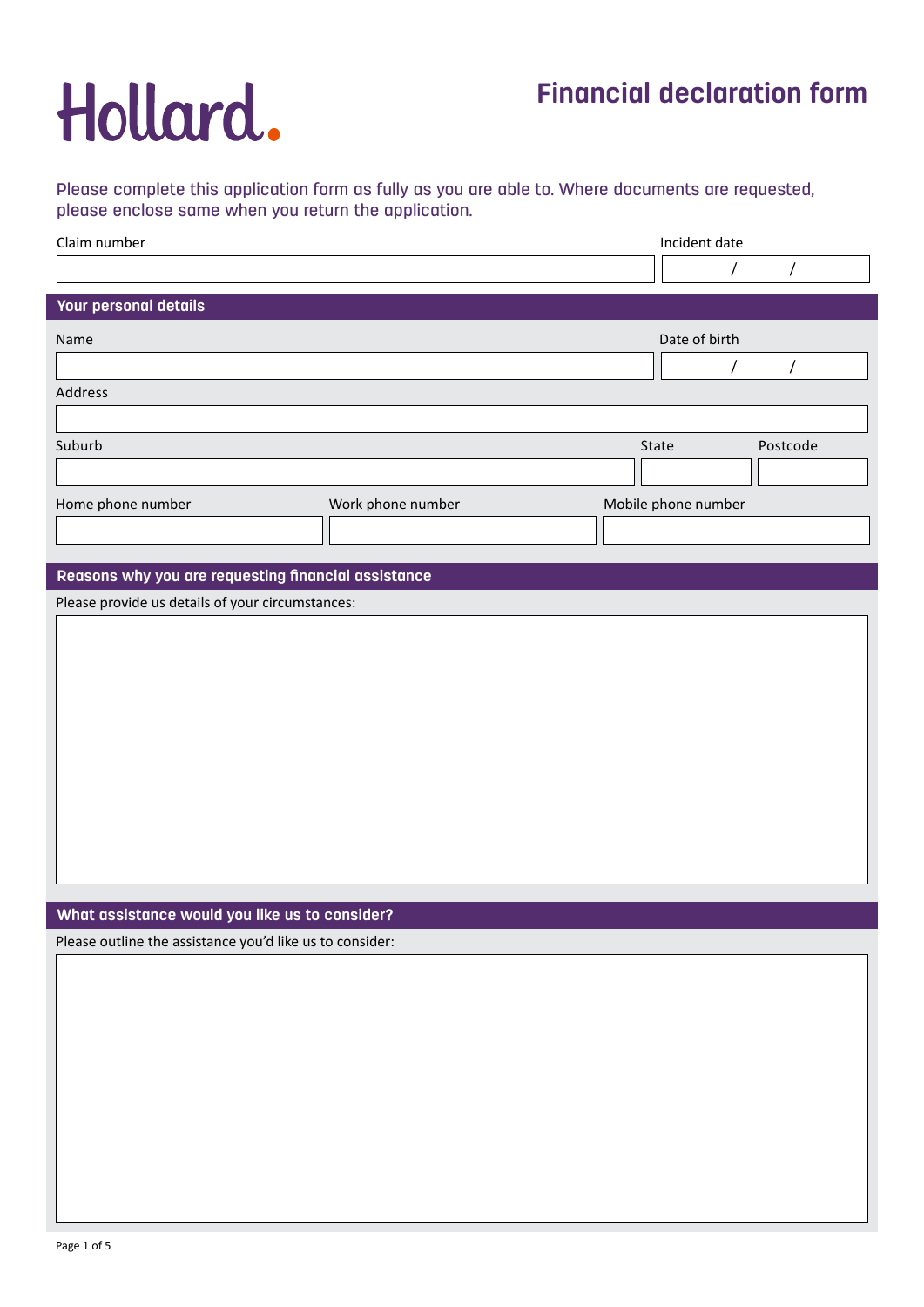## **Financial declaration form**

## **Weekly expenses**

| Rent/board                            | \$      | Mortgage         | \$ |
|---------------------------------------|---------|------------------|----|
| Other loans                           | \$      | Credit card      | \$ |
| Insurance                             | \$      | Superannuation   | \$ |
| (e.g. Life, Home, Contents, Car, etc) |         | Car expenses     | \$ |
| Education                             | \$      | (including rego) |    |
| <b>Travel fares</b>                   | \$      | Food             | \$ |
| Electricity                           | \$      | Gas              | \$ |
| Water                                 | \$      | Rates            | \$ |
| Telephone                             | $\zeta$ | Mobile phone     | \$ |
| Internet                              | \$      | Pay TV           | \$ |
| Petrol                                | \$      | Maintenance      | \$ |
| School fees                           | $\zeta$ | Medical          | \$ |
| Pets                                  | \$      | Entertainment    | \$ |
| Clothing                              | \$      |                  |    |
|                                       |         |                  |    |
| <b>Total weekly expenses</b>          | \$      |                  |    |

### **Loans**

| Loan description | Monthly repayment | Name of bank/finance company |
|------------------|-------------------|------------------------------|
|                  |                   |                              |
|                  |                   |                              |
|                  |                   |                              |
|                  |                   |                              |

Please provide copies of the following document to substantiate expenses for the last 3 months:

- Bank/Loan statements
- Credit card statements
- Pay slips
- Utilities accounts
- Centrelink statements

It is important that you provide us with accurate information so we can fully assess your financial situation.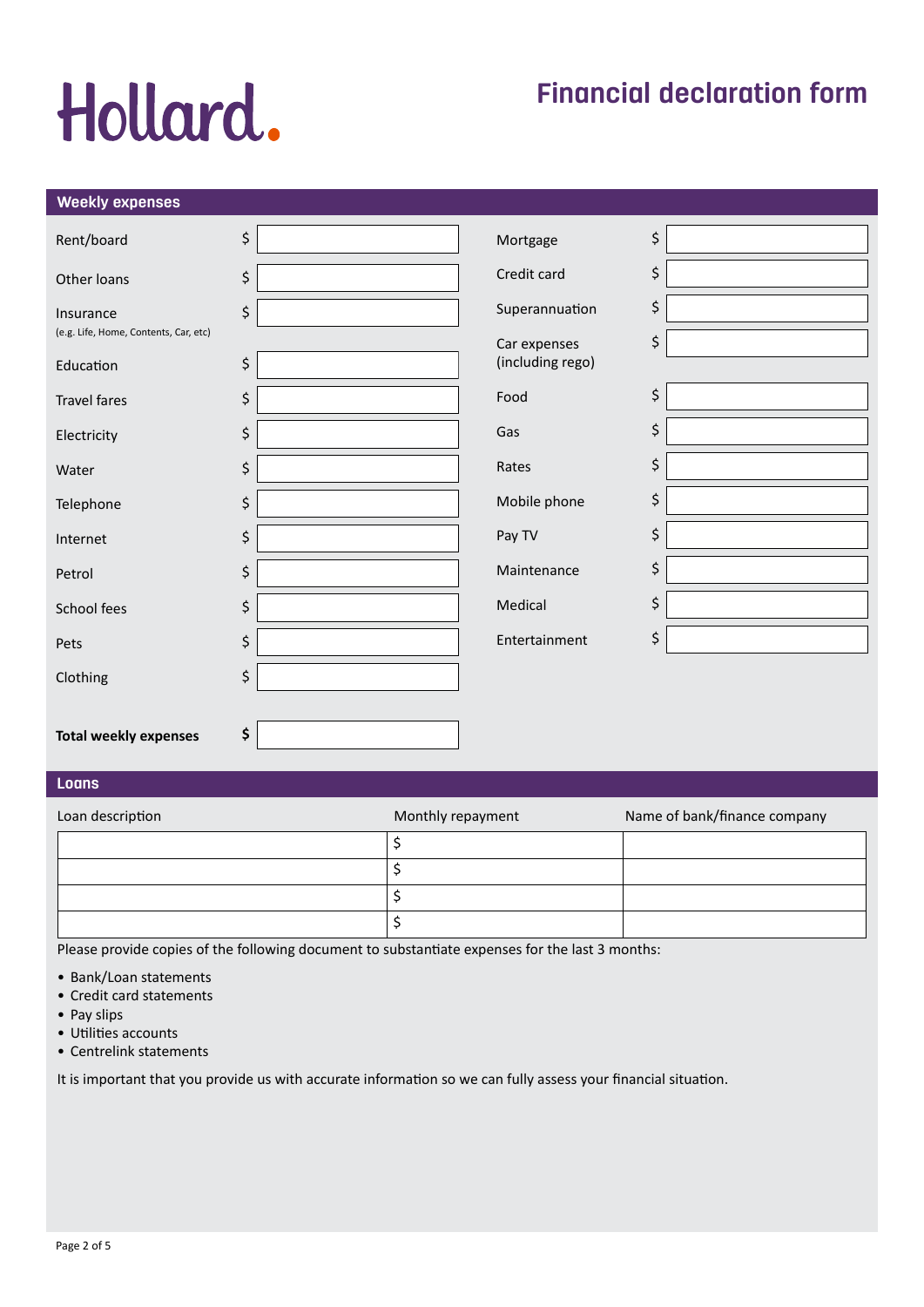## **Financial declaration form**

| <b>Employment and income</b>                                                                                               |                                 |
|----------------------------------------------------------------------------------------------------------------------------|---------------------------------|
| Are you employed?<br>$\mathsf{No}$<br>Yes                                                                                  |                                 |
| Occupation                                                                                                                 |                                 |
|                                                                                                                            |                                 |
| Name of employer                                                                                                           |                                 |
|                                                                                                                            |                                 |
| Length of employment                                                                                                       |                                 |
|                                                                                                                            |                                 |
| Full time<br>Employment type (Please check box):                                                                           | Part time<br>Seasonal<br>Casual |
| If part time/casual how many hours do you work a week?                                                                     | hrs                             |
| What is your net annual salary package?                                                                                    | \$                              |
| What is your net weekly income?                                                                                            | \$                              |
| Do you receive any other work allowances? If yes, give details:                                                            |                                 |
|                                                                                                                            |                                 |
| <b>Benefits</b>                                                                                                            |                                 |
| If you are not working, do you receive benefits from Centrelink?<br>If yes, provide details of the benefit(s) you receive: | Yes<br>$\mathsf{No}$            |
|                                                                                                                            |                                 |
| Amount of benefit(s) you receive fortnightly:                                                                              |                                 |
|                                                                                                                            |                                 |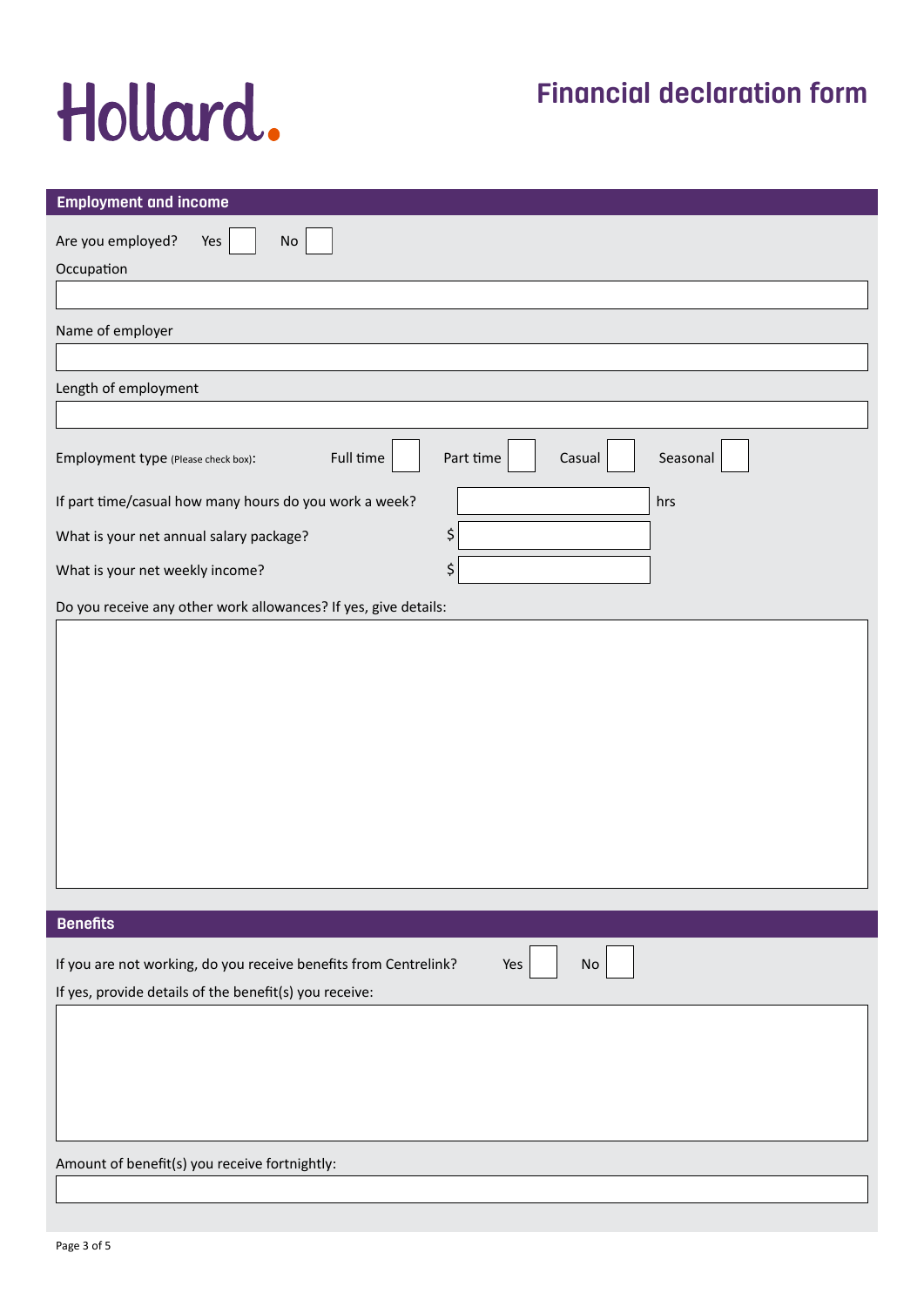## **Financial declaration form**

| <b>Dependants</b>                        |                   |
|------------------------------------------|-------------------|
| Number of dependants                     | Age of dependants |
|                                          |                   |
| Other income                             |                   |
| Do you receive any other form of income? |                   |
| Rental income \$<br>\$<br><b>Board</b>   |                   |
| Overseas pension \$<br>\$<br>Other       |                   |
| Do you own any shares?<br>Yes<br>No      |                   |
| If yes, provide details:                 |                   |
|                                          |                   |
|                                          |                   |
|                                          |                   |
|                                          |                   |
|                                          |                   |

### **Your supporting information & signatures**

### **What I may need to provide with the financial assistance request?**

- 1. Statements, credit cards or vehicle finance
- 2. Any other information or documentation you believe relevant to assist us in assessing your request.

#### **What happens next?**

• You will need to send this completed request and supporting documents to Hollard.

**Address:** Locked Bag 2010, St Leonards NSW 1590 **Fax:** 02 8867 6797 **Email:** motorclaims@hollard.com.au

- We'll review the documentation and contact you to discuss your request in detail.
- If we determine other additional information is required we will contact you.
- All requests for financial assistance are subject to a case by case assessment.

You may also contact the national financial counselling hotline on 1800 007 007, who will direct you to a free financial counselling service in your state. This service is free, confidential, independent financial advice is available to you under these circumstances.

**If you have any questions please contact us on 1300 765 253, Monday to Friday from 8 am to 5 pm AEST.**

### **Application**

I acknowledge and agree that Hollard is collecting the information in this form to assess my hardship application and will rely upon the information I have given to assess the application. If the information is not complete or accurate this may affect Hollard's ability to assist me.

Note: For privacy reasons if you have given any information about another person please tell them that you have provided their details to Hollard.

**Please read our Privacy Policy available at: www.hollard.com.au/privacy-policy.aspx or you can call us for a free copy.**